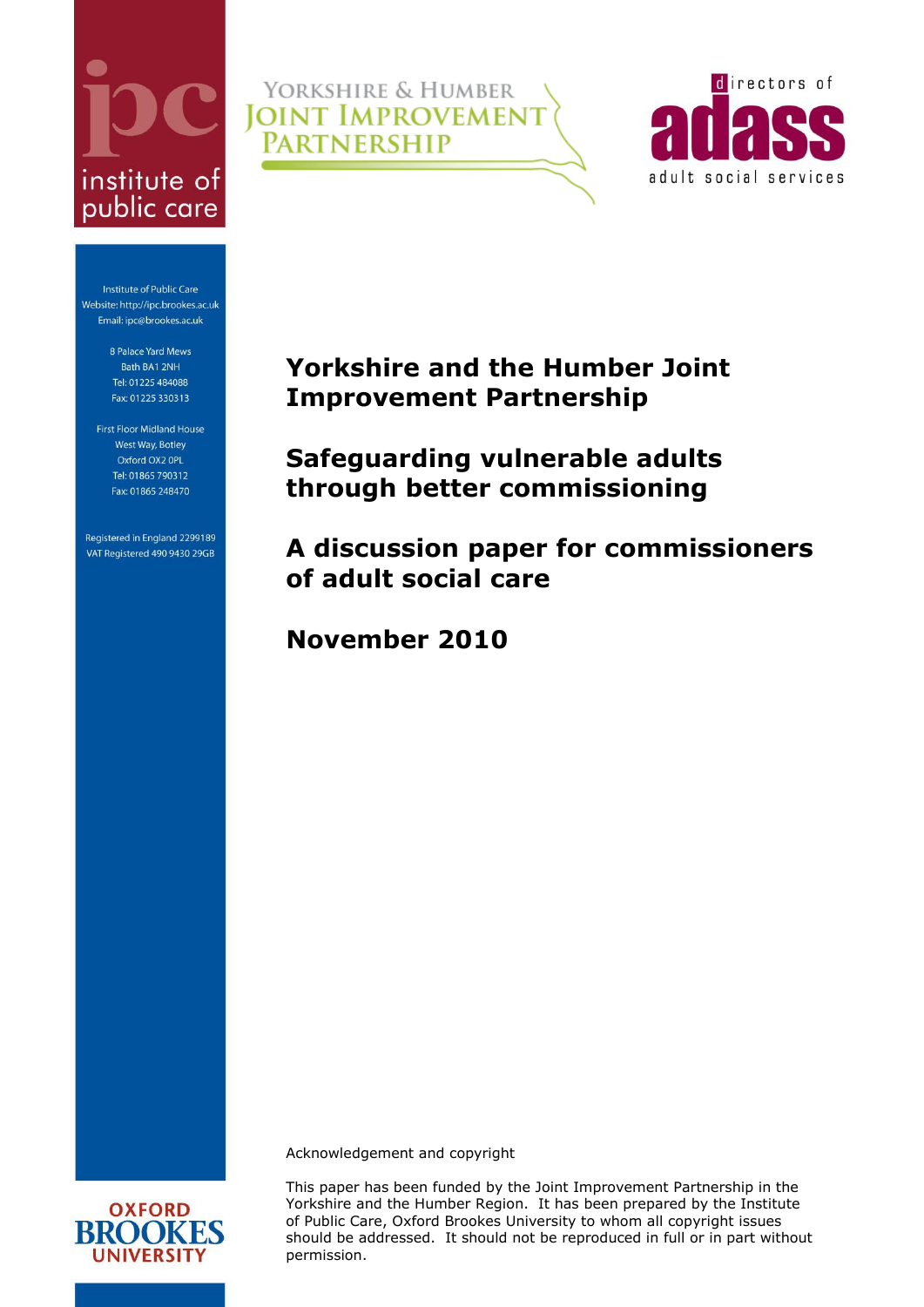# **Yorkshire and the Humber Joint Improvement Partnership**

# **[Safeguarding vulnerable adults through better](#page-0-0)  [commissioning](#page-0-0)**

# **Discussion Paper**

## **1 Introduction**

The Developing Intelligent Commissioning Programme is designed to develop the commissioning capability and capacity within Yorkshire and the Humber region to enable authorities to deliver the transforming adult social care agenda. The programme is funded by Yorkshire and the Humber Joint Improvement Partnership, working in collaboration with ADASS Yorkshire and Humberside. The programme is being delivered by the Institute of Public Care, Oxford Brookes University (IPC). This paper is a part of a series papers produced for commissioners and other senior partners in Adult Social Care.

Based on a review of the existing literature and IPC's own experience in working with local authorities reviewing their safeguarding procedures, this discussion paper looks at the relationship between personalisation, safeguarding and commissioning. It highlights some of the key overlaps and tensions which face those commissioning adult social care and goes on to discuss a number of considerations for commissioners looking to contract services, including the types of support and advice required to enable people to make informed decisions and good practice in relationship to aligning and integrating personalisation and adult safeguarding policies and procedures.

## **2 Personalisation and adult safeguarding: an overview**

When it was first published in 2007, *Putting People First<sup>1</sup>* highlighted a vision for adult social care based on increased personalisation and the empowerment of the individual which would enable every person – across the spectrum of need – to take control over the shape of his or her support. Local authorities have been encouraged to adopt their own approaches to interpreting the vision, with their role increasingly becoming one of brokerage, facilitation and community leadership than of provision and direct control. *Transforming Social Care<sup>2</sup>* strengthened this vision and placed responsibility on Local Authorities to move the focus away from intervention at the point of crisis to a more proactive and preventative model by:

 $\overline{a}$ <sup>1</sup> Department of Health (2007) Putting People First Concordat

<sup>&</sup>lt;sup>2</sup> Local Authority Circular: Transforming Adult Social Care (March 2009)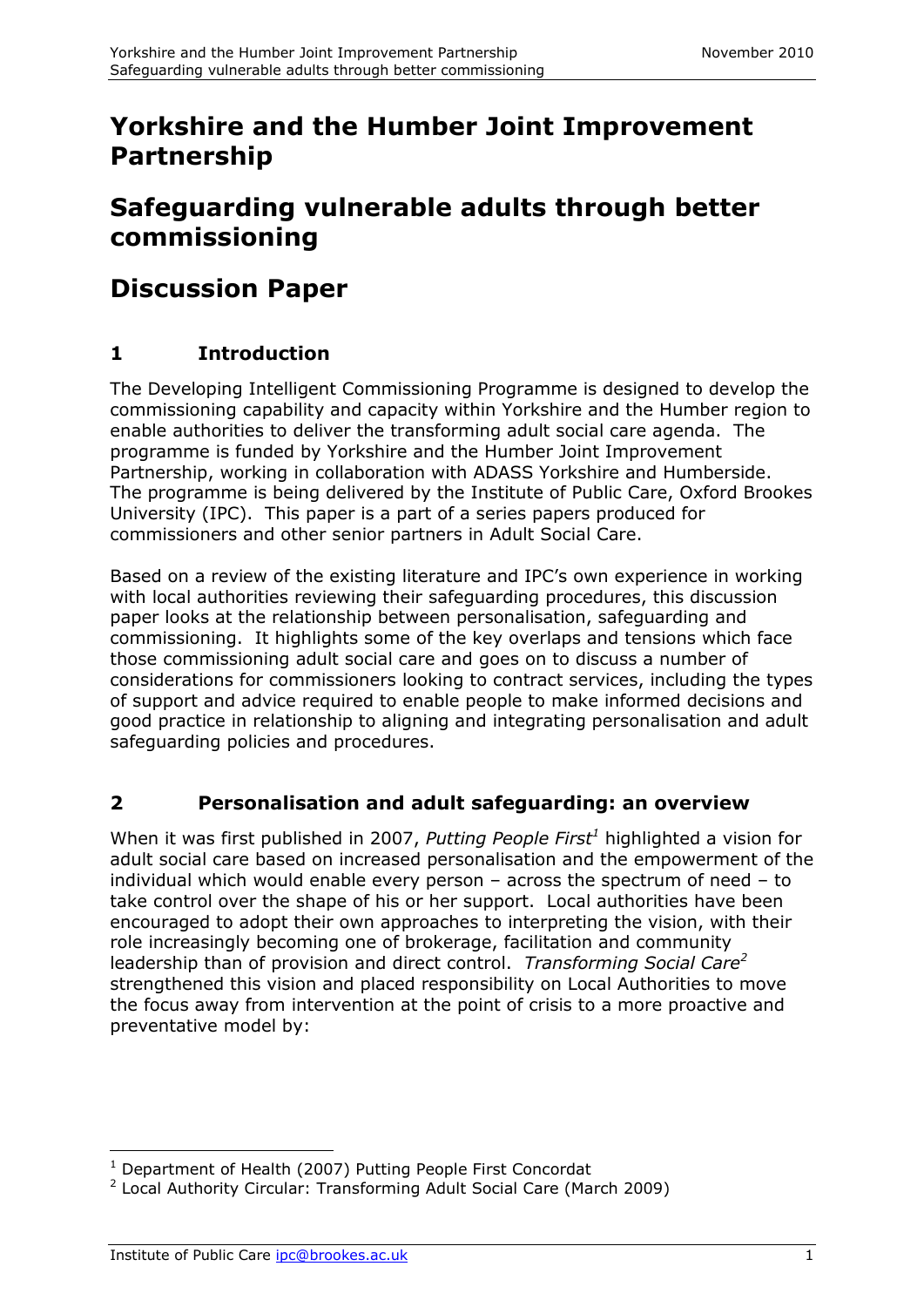*"… [making] significant steps towards redesigning and reshaping their adult social care services [by 2011]… and have… an effective and established mechanism to enable people to make supported decisions built on appropriate safeguarding arrangements… "*

The push towards greater choice and control looks set to continue; with a clear commitment from the coalition government to ensuring that the NHS is patientled and outcomes-focussed and the promised extension of personal budgets. Although at the time of writing the exact nature of how this will manifest itself is still out for consultation, the NHS White Paper, *Equity and Excellence: Liberating*  the NHS<sup>3</sup> suggests there are likely to be a number of changes which will have implications for adults' social care and the way it is commissioned and funded, including:

- Better alignment with local health and well being responsibilities.  $\bullet$
- Joint commissioning of social care and health improvement.  $\bullet$
- Strategic integration across health and adult social care, children's services  $\bullet$ and wider local authority agenda.
- The transfer of public health responsibilities to the local authority.
- The strengthened role of CQC to focus upon safety and quality, and the  $\bullet$ expansion of NICE to develop quality standards for social care.

Moreover, in July, the new Secretary of State for Health, Andrew Lansley stated four principles upon which social care should be based<sup>4</sup>:

- Prevention keeping people as independent as possible, for as long as they  $\bullet$ feel able, not least by providing earlier support.
- Protection we have to ensure that people do not have to worry about becoming vulnerable – that the support they need is there, that they will be safe and secure.
- Partnership we need a partnership between the family and the state,  $\bullet$ balancing collective solidarity with state support.
- Personalisation we must give people control of their own care, so they can choose services that best meet their needs.

The government has also announced further policy documents to be published in the next 6 months, including a Vision for Social Care, a series of post spending review briefing papers and finally a paper on the long term funding of care due out in late spring 2011. At the same time DH, ADASS and the LGA are working on a revision of the Putting People First agreement whilst the Law Commission is looking at how to create a sustainable legal and financial framework for social care<sup>5</sup> which will help shape the Social Care White Paper in 2011.

-

 $3$  Department of Health (July 2010) Equity and Excellence: Liberating the NHS. White Paper

<sup>&</sup>lt;sup>4</sup> Speech to the 5th International Carers Conference, The Royal Armouries, Leeds, 9 July 2010

<sup>&</sup>lt;sup>5</sup>Law Commission (2010) Outline of our proposed Adult Social Care Statute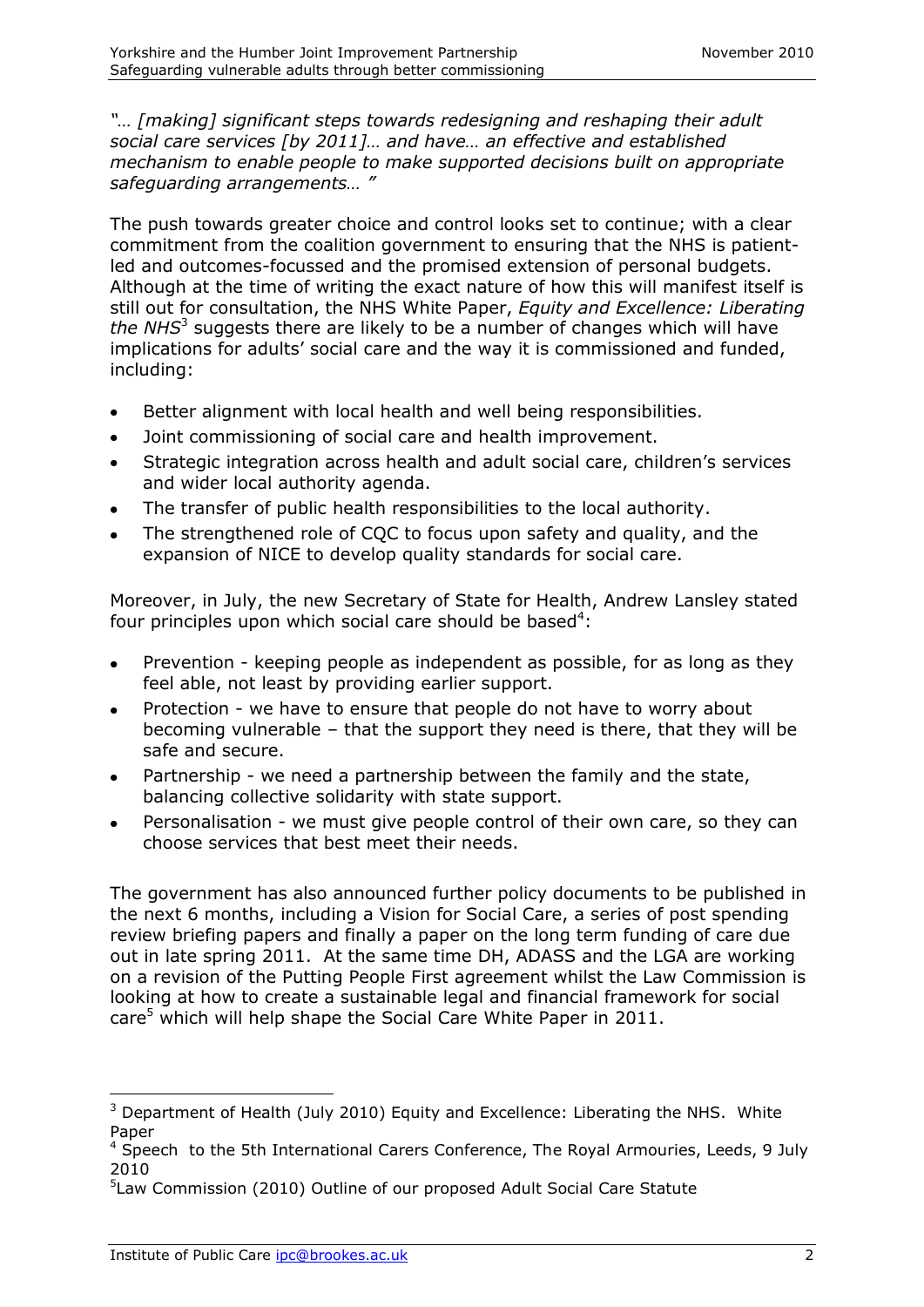So how does current adult safeguarding policy sit within this wider context of greater personalisation?

Although many of these policies – both past and present – discuss safeguarding as an important part of providing care, there is still little in the way of guidance into how this agenda sits alongside that of personalisation in practice. Much of the work around understanding how social care could ensure more effective safeguarding through better commissioning is being driven by professionals and their representative bodies and has continued to evolve since 1997 when the Government published the White Paper *Who Decides* which defined a vulnerable adult as someone:

*"…who is or may be in need of community care services by reason of mental or other disability, age or illness; and who is or may be unable to take care of him or herself, or unable to protect him or herself against significant harm or exploitation." <sup>6</sup>*

The publication of *No Secrets*<sup>7</sup> in 2000 outlined the Government's ongoing commitment to preventing and tackling adult abuse by giving Local Authorities the responsibility for the co-ordination and implementation of a multi-agency partnership under section 7 of the Local Authority Social Services Act 1970. Forming the backbone of adult protection in England, *No Secrets* requires Local Authorities to develop safeguarding policies and procedures with all commissioners and providers of social and health services in their area, which included local NHS bodies, police forces, user groups and any other relevant public, private and voluntary sector organisations.

Under the guidance, and the subsequent National Framework published by the Association of Directors of Social Services (ADASS) in 2005<sup>8</sup>, partners are expected to make certain that:

- The roles, responsibilities and the authority and accountability of each of the  $\bullet$ partner organisations are clearly identified.
- Mechanisms for developing policies and strategies to protect vulnerable adults are established.
- Procedures to identify abuse and formulate guidance for managing adult  $\bullet$ protection including dealing with complaints and grievances are developed.
- Equal opportunity policies and anti-discriminatory training is implemented.  $\bullet$
- The requirements of confidentiality with the need to protect vulnerable adults are carefully balanced.
- Mechanisms for monitoring and reviewing the impact of their policies and  $\bullet$ procedures are in place.

-

 $6$  No Secrets, Safeguarding Adults and Ault Protection: Good Practice in Safeguarding Adults (2008) Edited by Jacki Pritchard

 $7$  Department of Health and Home Office (2000) No Secrets: guidance on developing and implementing multi-agency policies and procedures to protect vulnerable adults from abuse.

<sup>&</sup>lt;sup>8</sup> Safeguarding Adults: A National Framework of Standards for Good Practice and Outcomes in Adult Protection Work (2005) ADSS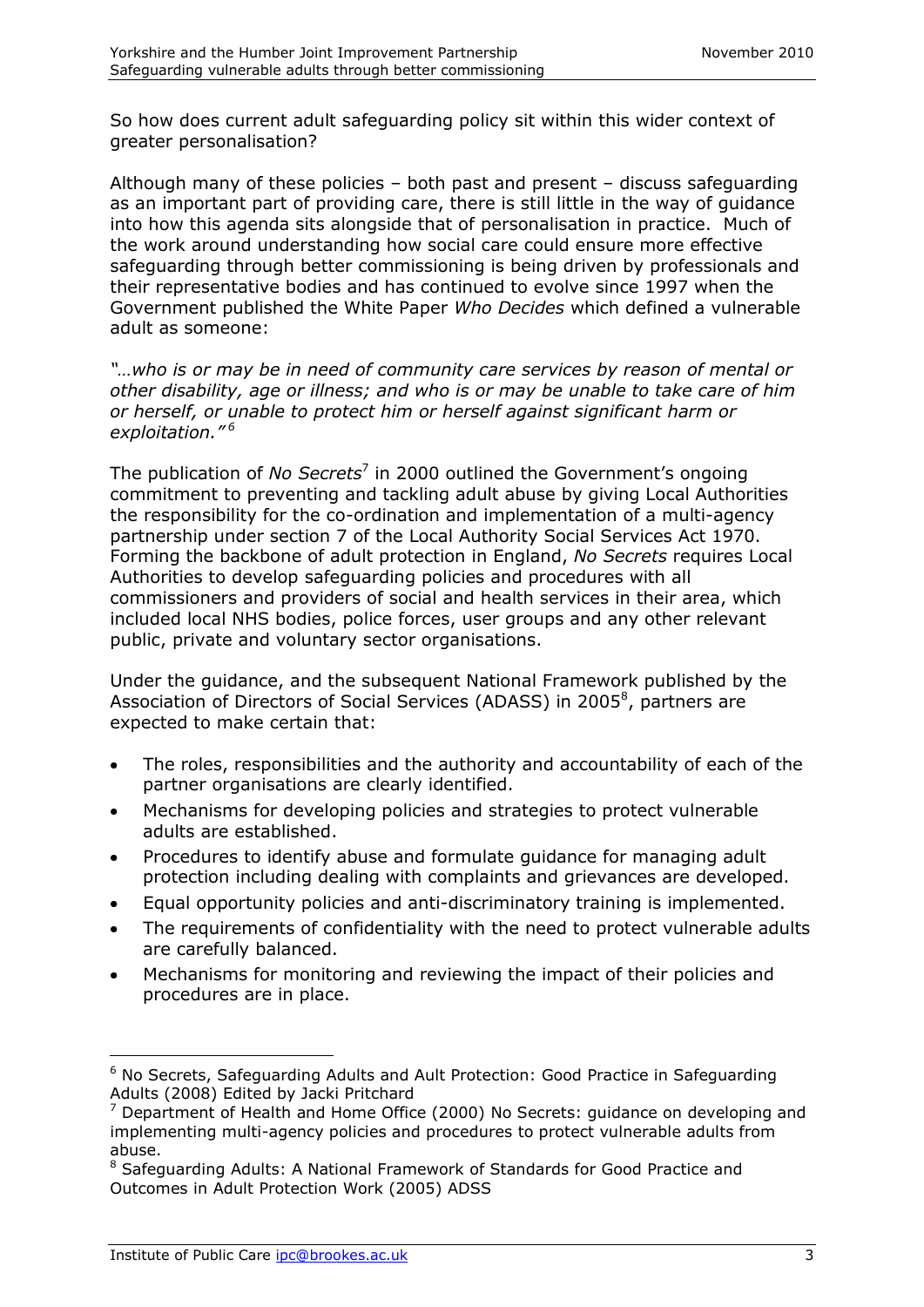These are routinely assessed as part of the statutory inspection process undertaken by the Care Quality Commission (CQC) to ensure a consistent approach to the identification and management of safeguarding cases $^9$ . Moreover, safeguarding policies are likely to continue to evolve as the Social Care White Paper is published and the Law Commission looks to develop statutory requirements for safeguarding. Some indication of what this might look like was published in February 2010, when their proposals indicated they were exploring putting responsibility on Local Authorities to have a duty to investigate – distinct from any responsibility the Police may have to conduct a criminal investigation – any incident of abuse for all adults over 18 who has social care needs and are at risk of abuse and neglect regardless of whether or not they meet current eligibility criteria<sup>10</sup>. This is likely to have implications not only for those involved in overseeing adult safeguarding policies and procedures but also those who have a responsibility for commissioning services in relation to how they manage their local markets, personal budgets and direct payments and still support innovation and personalisation for the service user.

#### **3 Personalisation and adult safeguarding: A shared vision or conflicting agendas?**

Although many argue that personalisation and safeguarding both share the same end goals (eg, ensuring that individuals have control over their own care and support and become empowered citizens) their starting points are significantly different. The former is a clear vision and philosophy around how individuals should be able to live their own lives whilst the latter is a set of policies and procedures, developed in response to specific incidences and driven by the need to provide structure and process to difficult situations where an individual's safety is at risk. There is much discussion about the potential gaps and tensions which exist between the two frameworks and their practical implementation<sup>11</sup>,<sup>12</sup>,<sup>13</sup>. Some of these tensions are outlined in Table 1, where the conflict between the two becomes more evident.

<sup>-</sup><sup>9</sup> Commission for Social Care Inspection (2007) 'Safeguarding Adults Protocol and Guidance'

 $10$  Spencer-Lane, T. (2010) Five Key reforms to reshape adult care law. Community Care  $11$  Safeguarding Adults: Report on the consultation on the review of No Secrets (2009) Department of Health

<sup>12</sup>Personalisation and safeguarding: ADASS (2008)

<sup>&</sup>lt;sup>13</sup> Draft SCIE Report: Carr, S. (2010) Self directed support and personal budgets: enabling risk, ensuring safety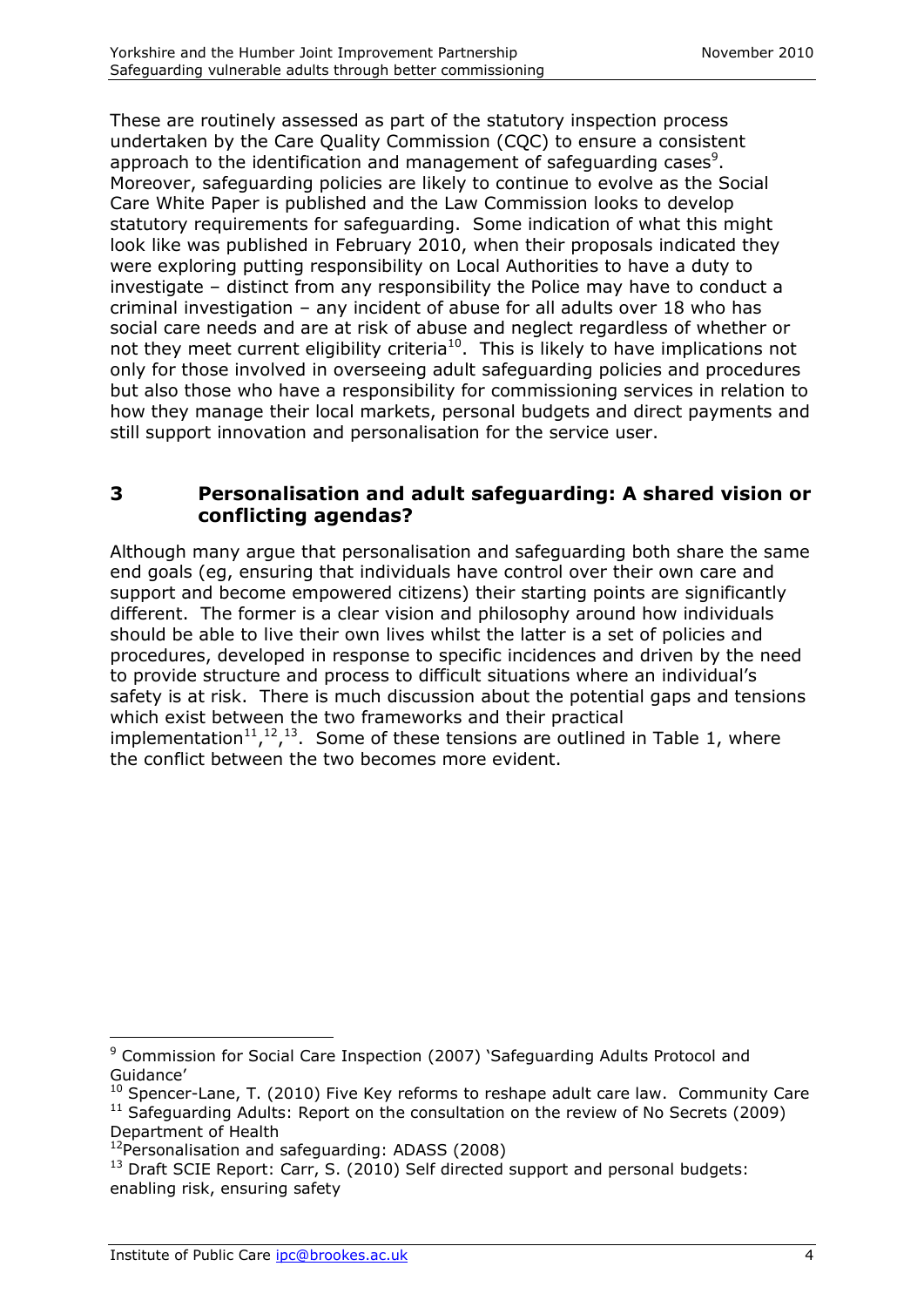#### **Table 1: Summary of key differences between safeguarding and personalisation**

| <b>Personalisation</b>                                                                                                    | <b>Safeguarding</b>                                                                                                                        |
|---------------------------------------------------------------------------------------------------------------------------|--------------------------------------------------------------------------------------------------------------------------------------------|
| Positive Risk Enablement.                                                                                                 | Risk Reduction.                                                                                                                            |
| User Choice and Control.                                                                                                  | Centralised responsibility and<br>accountability of key agencies and<br>organisations.                                                     |
| Encourages Independence.                                                                                                  | Acts on behalf of the individual,<br>although the individual should be<br>involved in the process.                                         |
| Requires new ways of thinking about who<br>Local Authority customers/service users<br>are.                                | Tends to focus on those receiving<br>Local Authority subsidy or support.                                                                   |
| Allows service users to access a range of<br>services, personal assistants and support<br>options.                        | Predominantly relates to services<br>which fall under Local Authority/PCT<br>control.                                                      |
| Interpreted differently across Teams and<br>Local Authority Areas.                                                        | Determined by clear sets of policies<br>and procedures.                                                                                    |
| Ongoing process of support planning and<br>review.                                                                        | Short, sharp interventions with<br>planned review points, which should<br>then be passed onto the care<br>management process.              |
| Part of wider systems transformation and<br>changes in organisational structures to<br>encourage more integrated working. | Increasingly being undertaken by<br>'professionals' and teams responsible<br>for implementing and overseeing<br>safeguarding arrangements. |
| Usually driven by teams of<br>commissioners looking to reshape and<br>redesign services.                                  | Tends to be overseen by frontline<br>social care staff in isolation of the<br>ongoing personalisation agenda.                              |

There are also a number of practical tensions in relation to how personalisation is implemented and how local authorities can ensure adequate safeguarding which are still to be resolved. For example, the 2008 ADASS paper on personalisation and safeguarding raised the concerns about those 'services' which fall out with the regulatory framework; for instance the personal assistant, certain types of day activities and low level preventative services including any care purchased through direct payments or personal budgets which is not regulated by CQC. This becomes even more complicated when considering the range of organisations which might be involved in providing care and support for a single individual, and the differences in definition of 'vulnerable adult' amongst health and social care professionals. There is also the issue of changing demographics including greater wealth of older people and those with learning disabilities as a result of owner-occupancy and increasing house prices which will become more of an issue should the Law Commission recommend that Local Authorities become responsible for safeguarding all vulnerable adults not just those in receipt of local authority commissioned services.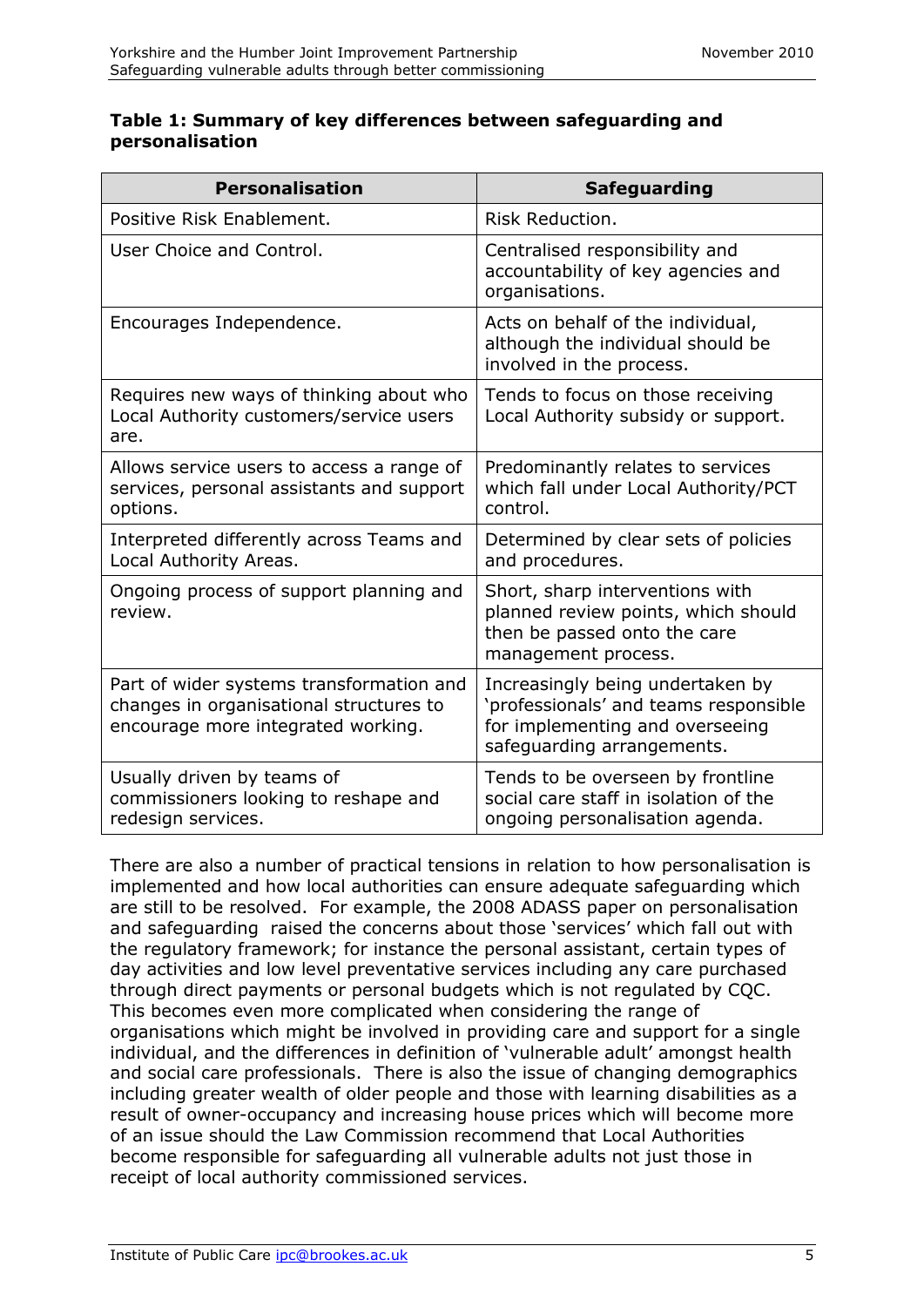Fundamentally personalisation asks statutory agencies to reduce their level of control, whilst safeguarding policies and procedures often require greater levels of intervention order to be able to protect an individual from harm and reduce levels risk, particularly as accountability for serious incidences lies not with the vulnerable adult, but with the agencies involved in supporting them. In practice this can mean that authorities run the two agendas on parallel tracks, with little transparency between the roles of the authority in relation to personalisation and safeguarding nor discussion on how their role, corporate culture and the expectations and role of commissioners and front line staff might need to change and adapt in order to integrate the two.

#### **4 Personalisation, Adult safeguarding and understanding risk**

Last year's consultation on the *No Secrets* guidance<sup>14</sup> considered some of the issues discussed above. Key themes which emerged were:

- The need to balance empowerment and rights to self-determination with that of a duty of care and responsibility for the spending of public money.
- The need to support people to understand the risks they take, ways of  $\bullet$ assessing this and working within the personalisation and safeguarding frameworks to empower positive risk taking.
- The increased opportunity for financial abuse as direct payments and  $\bullet$ personal budgets are rolled out more widely.

The government response to the consultation has not yet been published but there is a desire amongst public care organisations to look at these issues in more depth and to establish frameworks which allow safeguarding to be a part of – not an add-on – to the whole transformation of adult social care. There is much in the way of emerging discussion from key agencies such as ADASS, LGID and SCIE on understanding risk and the role of person centred practice in developing this, and no discussion paper on personalisation and adult safeguarding would be complete without at least touching upon the issues raised by these groups.

In 2009 Duffy and Gillespie<sup>15</sup> argued  $-$  from their experience of the In-Control programme – that, for personalisation to be successful, it must be based upon effective risk assessment enabling individuals to take positive action to make informed decisions about their own care and well-being. They went on to say that personalisation can strengthen citizenship, and can be used to create a comprehensive approach to risk management and person centred practice, thereby helping to prevent abuse and reduce harm. These themes are echoed in the recent guidance to Councillors from LGID which discusses the importance of not losing sight of the person within safeguarding policies and procedures and that safeguarding can remain personalised by ensuring that:

 $\overline{a}$ 

 $14$  Department of Health (2009) Safeguarding Adults: Report on the consultation of No **Secrets** 

 $15$  Duffy, S. and Gillespie, J (2009) Personalisation and Safeguarding v1. In Control Partnerships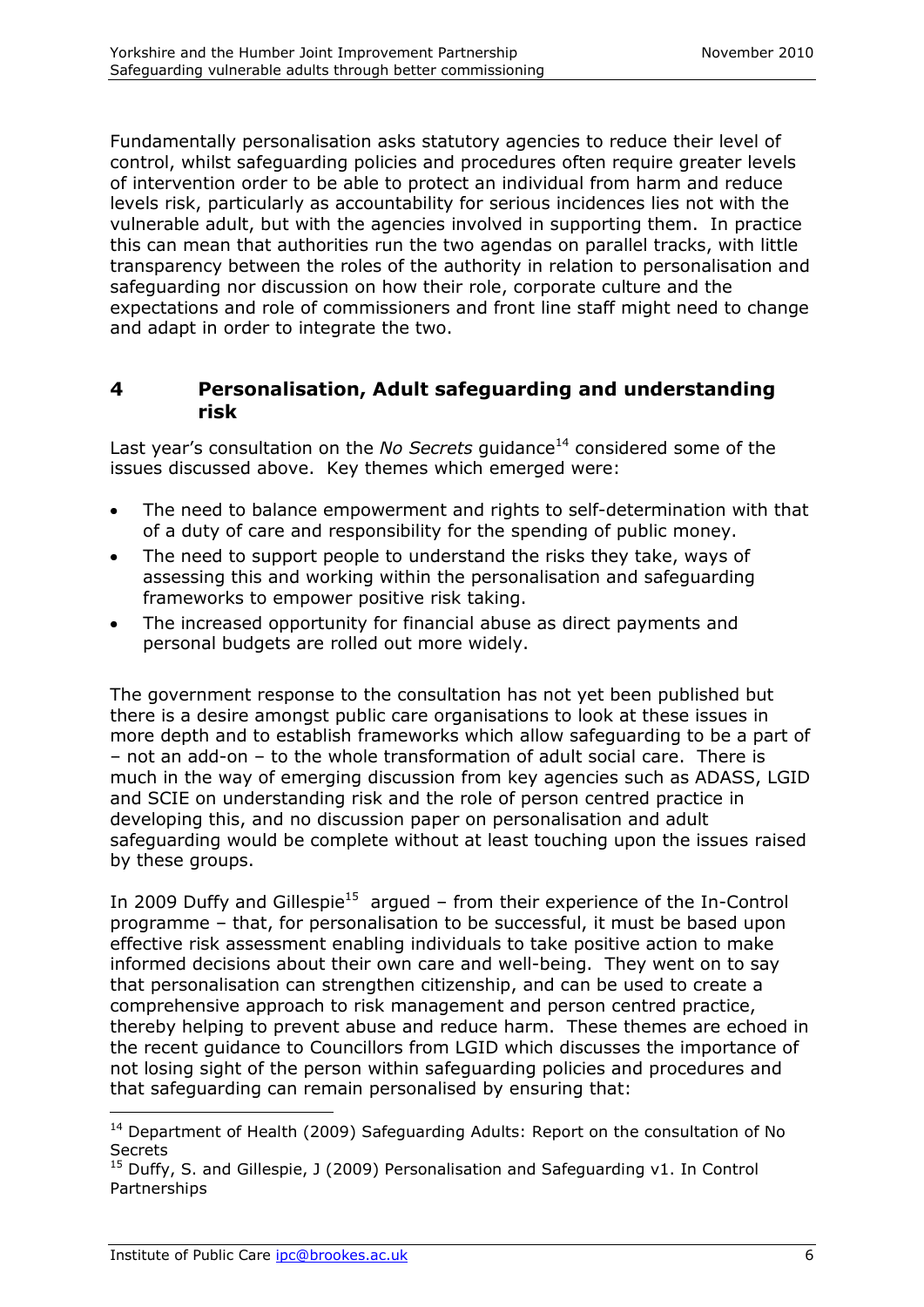- *The central focus should be the empowerment and well-being of the service-* $\bullet$ *user.*
- *At all times, safeguarding practitioners listen to the service user and ensure*   $\bullet$ *their voice is heard.*
- *Service users have the right to make choices and decisions themselves – practitioners are there to support the decision making of the individual and to respect their rights.*
- *Safeguarding processes should be service user led, not professional led<sup>16</sup> .*

Although in principle the fact that person centred support planning and review should help to reduce risk makes sense; there is still not enough evidence to say whether or not this actually happens. Moreover, our own work in IPC - where we have supported local authorities to understand their own safeguarding practice – suggests that good quality risk assessment is sometimes patchy and safeguarding assessments and the care management process can be conducted in isolation of one another, which results in the needs of the adult getting lost within the procedures and paperwork. Understanding how personalisation and safeguarding could be better integrated is essential and needs to be addressed now.

#### **5 Considerations for commissioners**

So what does this all mean for commissioners who may not be involved in the day-to-day running of adult safeguarding policies and procedures, but who have as much of a responsibility to ensuring the end service user remains free from harm as the social care staff supporting them to make informed choices?

Throughout the response to the *No Secrets* consultation it was clear that the debate for integrating safeguarding within the personalisation and transformation agenda was crucial. Developing the role of commissioning to consider how services can and should facilitate positive risk taking must form a part of the conversations that commissioners have with their providers. Whilst ensuring that service users are actively inform the design of, and engage in the delivery of, services should help to reduce the likelihood of abuse by shaping local provision more widely.

Clearly the commissioning process has ample opportunities for commissioners to develop their approaches to embedding safeguarding within personalisation, including:

- **Planning service provision** by ensuring a good understanding of the needs of vulnerable adults within their local areas; the services which are in place to support them and the potential gaps in provision or 'trigger' points such as the transition from children's to adults' services, or between providers.
- **Supporting providers** to understand the personalisation agenda and how safeguarding sits within this; from defining standards for regulated and non-

 $\overline{a}$ 

<sup>&</sup>lt;sup>16</sup> Julian, G., and Penhale, B. (2009) Safety Matters: developing practice in safeguarding adults, Dartington: Research in Practice for Adults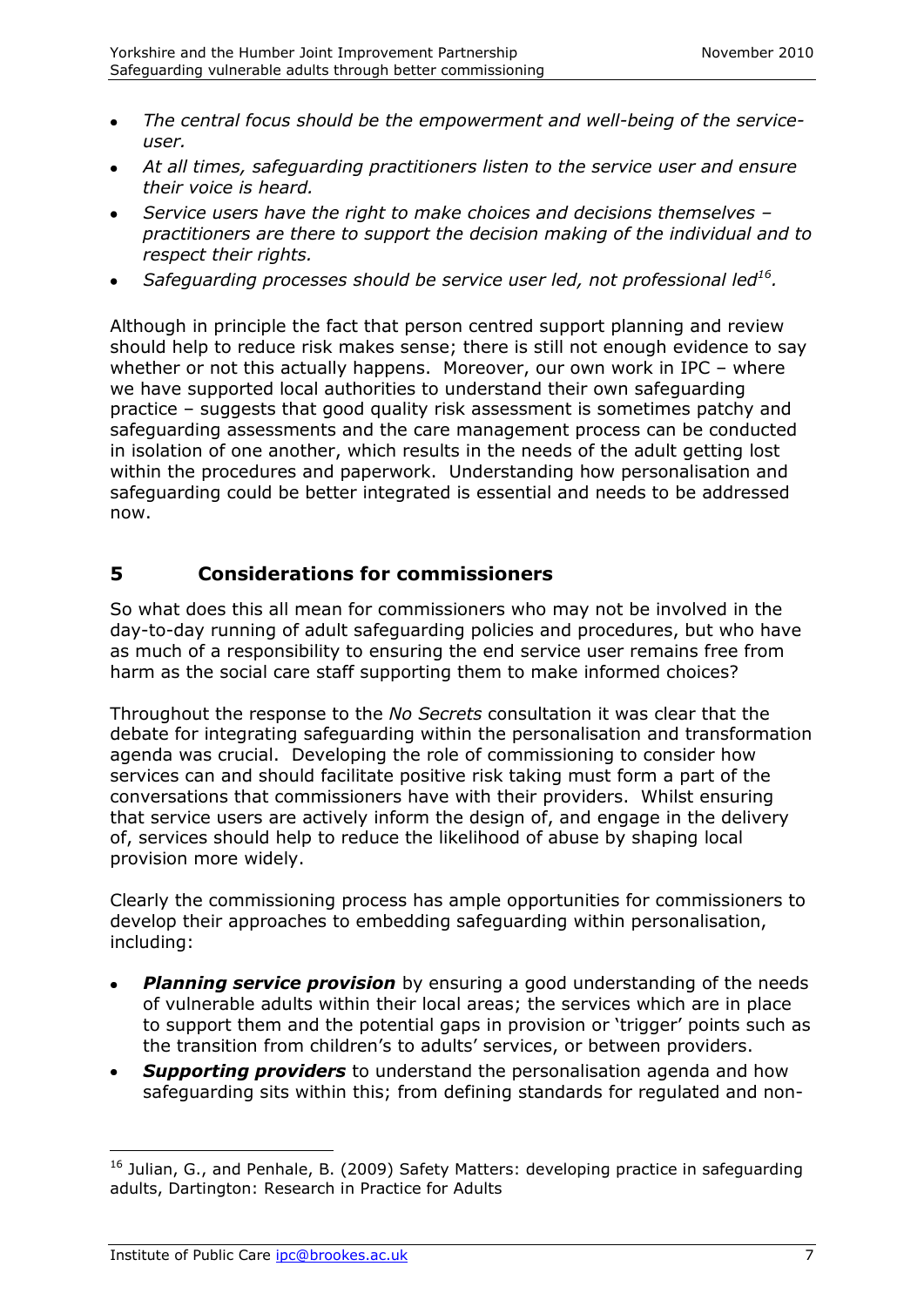regulated services through to developing quality assurance and monitoring processes.

- *Reviewing contracting and purchasing arrangements* to drive better  $\bullet$ personalisation, and being clear about the commissioning & decommissioning processes and the expectations for personalisation and safeguarding which the local authority and/or its partners will place on providers.
- *Supporting service users, families and carers* to understand the 'total' provision of services within the local authority and the options available to them so that they can make informed choices about what support they receive.
- *Look at the organisational arrangements* which underpin personalisation and adult safeguarding by considering what needs to be done to improve front line practice in relation to the personalisation agenda, and how this will impact on the safeguarding process.

The following table provides a checklist for commissioners in relation to these key areas, and offers some suggestions for how safeguarding can become better embedded within the commissioning process.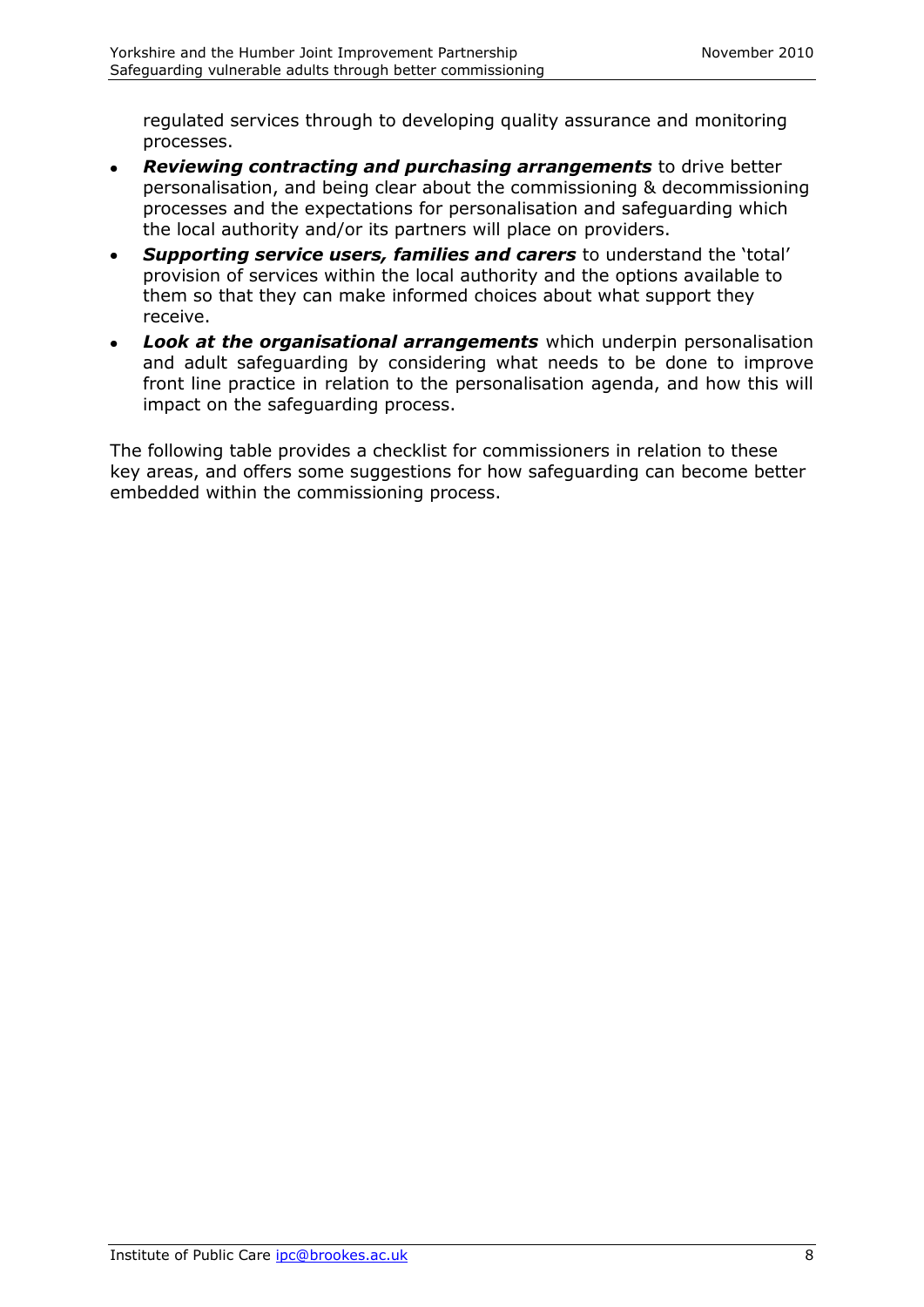| <b>Role of</b><br><b>Commissioners</b>  | <b>Safeguarding and Personalisation checklist</b>                                                                                                                                                                                                                                                                                                                                                                                                                                                                                                                                                                                      | <b>Suggested Activities</b>                                                                                                                                                                                                                                                                                                                                                                                                                                                                                                                                                                                                                                                                                                                                                                                                                            |
|-----------------------------------------|----------------------------------------------------------------------------------------------------------------------------------------------------------------------------------------------------------------------------------------------------------------------------------------------------------------------------------------------------------------------------------------------------------------------------------------------------------------------------------------------------------------------------------------------------------------------------------------------------------------------------------------|--------------------------------------------------------------------------------------------------------------------------------------------------------------------------------------------------------------------------------------------------------------------------------------------------------------------------------------------------------------------------------------------------------------------------------------------------------------------------------------------------------------------------------------------------------------------------------------------------------------------------------------------------------------------------------------------------------------------------------------------------------------------------------------------------------------------------------------------------------|
| <b>Planning</b><br>service<br>provision | Do we understand our local adults' population,<br>$\bullet$<br>in particular do we know enough about the<br>most vulnerable within our local population?<br>What services are there to support the most<br>$\bullet$<br>vulnerable (regulated and non-regulated) and<br>what gaps are there in provision?<br>What are the pathways for our adults through<br>$\bullet$<br>services, and what are the most likely 'trigger'<br>points which may open up opportunities for<br>abuse? How can we reduce these?                                                                                                                            | Understanding the needs of vulnerable adults<br>$\bullet$<br>within their local population and the risk factors<br>which are likely to increase their level of<br>vulnerability.<br>Mapping pathways into, through and out of<br>$\bullet$<br>services to ensure that potential 'trigger's for<br>abuse are identified and managed.<br>Involving service users, and their representatives,<br>$\bullet$<br>in the design of services and monitoring and review<br>processes.                                                                                                                                                                                                                                                                                                                                                                           |
| <b>Supporting</b><br>providers          | Do our commissioning strategies clearly<br>$\bullet$<br>articulate our expectations of providers in<br>relation to personalisation and safeguarding?<br>Have we clearly articulated where responsibility<br>$\bullet$<br>and accountability lies?<br>What support in relation to training and service<br>$\bullet$<br>development do we provide?<br>What is our relationship with non-regulated<br>$\bullet$<br>services? Do we look to develop a 'hands-off'<br>approach to overseeing safeguarding<br>arrangements in these, or should we be more<br>proactive in ensuring that safeguarding is<br>embedded within all our services? | Develop clear commissioning/decommissioning<br>$\bullet$<br>strategies which promote personalisation, positive<br>risk taking and safeguarding.<br>Support providers to establish good workforce<br>$\bullet$<br>recruitment and vetting systems and provide<br>safeguarding training and support where required.<br>Look to develop and articulate a set of minimum<br>$\bullet$<br>standards/expectations of providers in relation to<br>personalisation and adult safeguarding for both<br>regulated and non-regulated services.<br>Regular commissioner/provider meetings to discuss<br>$\bullet$<br>and monitor progress and raise issues around<br>safeguarding and how risks are shared and<br>mitigated.<br>Working with providers to design services which<br>$\bullet$<br>enable positive risk taking but remove the<br>likelihood of abuse. |

#### **Table 2: Safeguarding vulnerable adults through better commissioning - Checklist for commissioners**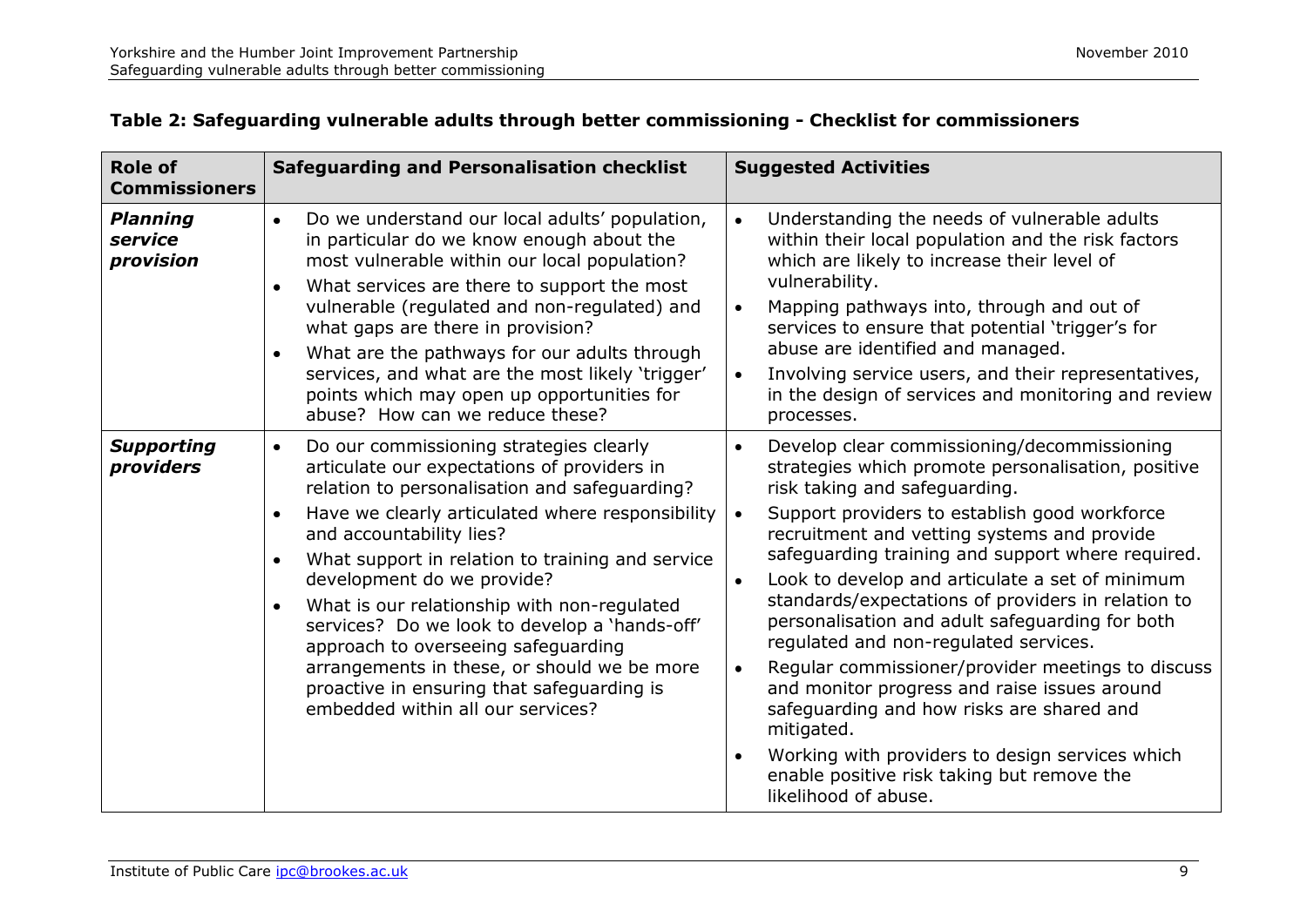| <b>Role of</b><br><b>Commissioners</b>               | <b>Safeguarding and Personalisation checklist</b>                                                                                                                                                                                                                                                                                                                                                                                                                                                           | <b>Suggested Activities</b>                                                                                                                                                                                                                                                                                                                                                                                                                                                                                                                                                                                                                                                                                                                                                                                                                                                                                                                                                                                                                                                                                                                                                   |
|------------------------------------------------------|-------------------------------------------------------------------------------------------------------------------------------------------------------------------------------------------------------------------------------------------------------------------------------------------------------------------------------------------------------------------------------------------------------------------------------------------------------------------------------------------------------------|-------------------------------------------------------------------------------------------------------------------------------------------------------------------------------------------------------------------------------------------------------------------------------------------------------------------------------------------------------------------------------------------------------------------------------------------------------------------------------------------------------------------------------------------------------------------------------------------------------------------------------------------------------------------------------------------------------------------------------------------------------------------------------------------------------------------------------------------------------------------------------------------------------------------------------------------------------------------------------------------------------------------------------------------------------------------------------------------------------------------------------------------------------------------------------|
| <b>Reviewing</b><br>contracting<br>and<br>purchasing | How do we monitor and oversee non-regulated<br>$\bullet$<br>services?<br>Are there any trends in safeguarding incidences<br>$\bullet$<br>across provision and what might these tell us<br>about how well aligned our services are with<br>the expectations of personalisation?<br>Are safeguarding policies and procedures<br>$\bullet$<br>routinely signposted in our contracts?<br>How do we contract for better outcomes and<br>$\bullet$<br>are we clear with our providers about what this<br>entails? | Review safeguarding arrangements across all<br>$\bullet$<br>providers in local area.<br>Ensure all audits and reviews of services look into<br>trends of safeguarding alerts and referrals, and<br>examine the root causes of such trends.<br>Develop clear processes for monitoring of all<br>$\bullet$<br>contracts, which covers quality of provision,<br>safeguarding policies and procedures, and -<br>importantly - outcomes for the service user.<br>Build in review points into the contract where<br>$\bullet$<br>service improvements can be discussed and<br>agreed.<br>Develop policies for information sharing across<br>$\bullet$<br>agencies.<br>Build into contracts with providers clear<br>expectations for reviewing packages of care and<br>how this will be monitored.<br>Develop a set of quality standards linking<br>personalisation and safeguarding (currently being<br>piloted by the North East REIP). These could be<br>used as the basis of an accreditation scheme for<br>non-regulated services.<br>Develop contingency arrangements to reallocate<br>$\bullet$<br>care provision where block providers are deemed<br>to be failing services. |
| <b>Supporting</b><br>service users,<br>families and  | What do we currently do to engage service<br>$\bullet$<br>users, families and carers in the commissioning<br>of services? How effectively does this shape                                                                                                                                                                                                                                                                                                                                                   | Consider a 'mystery shopper' exercise looking at<br>the experience of adults from the first point of<br>contact through to accessing information on<br>services, detailed support and mediation/advocacy                                                                                                                                                                                                                                                                                                                                                                                                                                                                                                                                                                                                                                                                                                                                                                                                                                                                                                                                                                      |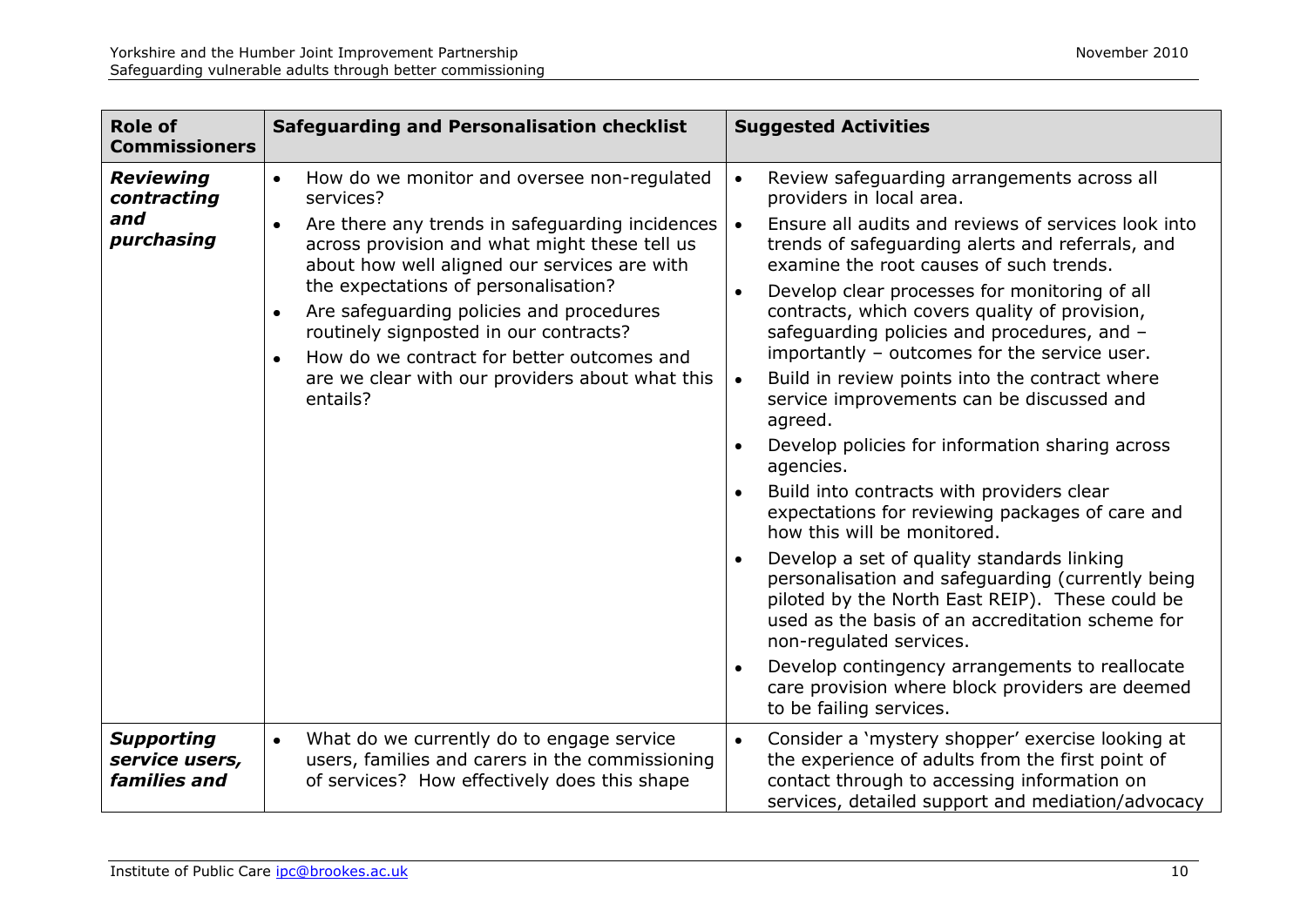| <b>Role of</b><br><b>Commissioners</b>              | <b>Safeguarding and Personalisation checklist</b>                                                                                                                                                                                                                                                                                                                                                        | <b>Suggested Activities</b>                                                                                                                                                                                                                                                                                                                                                                                                                                                                                                                                                                                                                                                                                                                                                                                                                 |
|-----------------------------------------------------|----------------------------------------------------------------------------------------------------------------------------------------------------------------------------------------------------------------------------------------------------------------------------------------------------------------------------------------------------------------------------------------------------------|---------------------------------------------------------------------------------------------------------------------------------------------------------------------------------------------------------------------------------------------------------------------------------------------------------------------------------------------------------------------------------------------------------------------------------------------------------------------------------------------------------------------------------------------------------------------------------------------------------------------------------------------------------------------------------------------------------------------------------------------------------------------------------------------------------------------------------------------|
| carers                                              | local provision?<br>How do service users engage in the design of<br>$\bullet$<br>safeguarding policies?<br>What advice and guidance do we offer service<br>$\bullet$<br>users in relation to accessing support? And<br>how can this be improved?                                                                                                                                                         | to see what information is provided, identify any<br>inconsistencies and any causes for concern.<br>Look at developing a suite of 'regulatory' options<br>$\bullet$<br>for non-regulated services which enable services<br>users to make informed choices. These could<br>include offering CRB checks as part of the support<br>offered in relation to receipt of Direct Payments,<br>developing a list of preferred providers or a buy<br>with confidence scheme.                                                                                                                                                                                                                                                                                                                                                                          |
| <b>Looking at</b><br>organisational<br>arrangements | What are the arrangements between<br>$\bullet$<br>commissioning, personalisation and adult<br>safeguarding within our local authority?<br>How well integrated and transparent are these?<br>$\bullet$<br>How aware are frontline social care staff of the<br>$\bullet$<br>personalisation agenda and how is this<br>reflected in their day-to-day practice of care<br>management and adult safeguarding? | Look into conducting an internal audit of adult<br>$\bullet$<br>safeguarding policies, procedures and files to<br>understand the links between care management,<br>frontline social care practice and the safeguarding<br>process.<br>Develop a coherent statement in relation to what<br>$\bullet$<br>the local authorities position is in relation to adult<br>safeguarding and what approach it will take in<br>relation to supporting vulnerable adults make<br>informed choices about their own personalised<br>care.<br>Ensure strong links between commissioners and<br>those overseeing the management of adult<br>safeguarding policies and procedures, involving<br>both parties in the design of policies, contracts and<br>specifications, but also - where appropriate - in<br>any safeguarding strategy meetings and reviews. |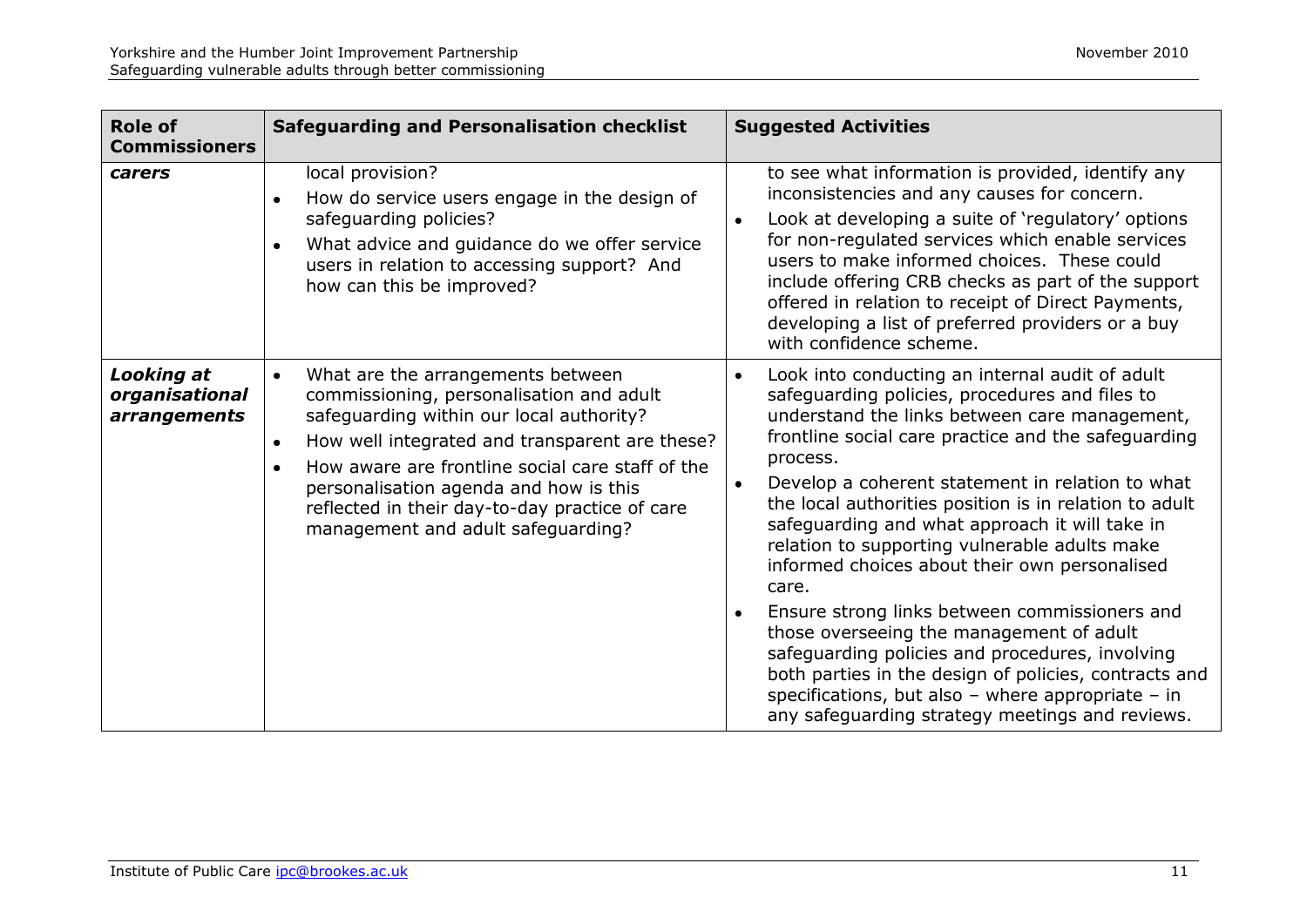## **6 Examples of good practice and guidance**

The following documents outline examples of good practice or guidance in relation to safeguarding adults through better commissioning arrangements. The list is not exhaustive, but does aim to highlight the five key areas outlined in Section 5.

#### **Safeguarding Adults: A National Framework of Standards for Good Practice and Outcomes in Adult Protection Work (2005) ADSS**

Overarching guidance for all local authorities outlining expectations and a set of standards for good safeguarding practice. It is accompanied by a benchmarking tool which outlines the key areas of responsibility for commissioners.

#### **NHS Kirklees: Safeguarding Children and Adults Commissioning Policy**

This document clearly outlines the responsibilities of commissioners, and their expectations of providers in relation to adult safeguarding.

#### **Southwark Health and Social Care: Guidance document – Commissioning and contracting processes related to safeguarding adults.**

This document sets out a range of strategic statements and contains example contract clauses drawn from ADASS and CSCI (as was, now CQC) guidance.

#### **Calderdale, Kirklees and Wakefield wide – Interagency Framework for sharing information**

Outlines the agencies involved and expectations and responsibilities on what information can be shared and when.

#### **Giordano, A. and Street, D (2009) Challenging Provider Performance: developing policy to improve the quality of care to protect vulnerable adults. The Journal of Adult Protection. Vol 11 (2) pg 5-12**

This paper summarises the arrangements within Caerphilly in relation to assessing provider performance and ensure quality.

#### **Barnet Council: Train the trainer programme**

Barnet Council offers a 'train the trainer' approach to raising awareness of safeguarding adults' policies and procedures to key staff responsible for delivering care. This is also offered as a package to help train service users to spot abuse

#### **South-West Joint Improvement Partnership: Contracting and accrediting non-regulated care services (2010) SW Commissioning Resource Project 2 (to be published)**

A briefing paper on the regulation of non-regulated care services, highlighting a range of options available to commissioners.